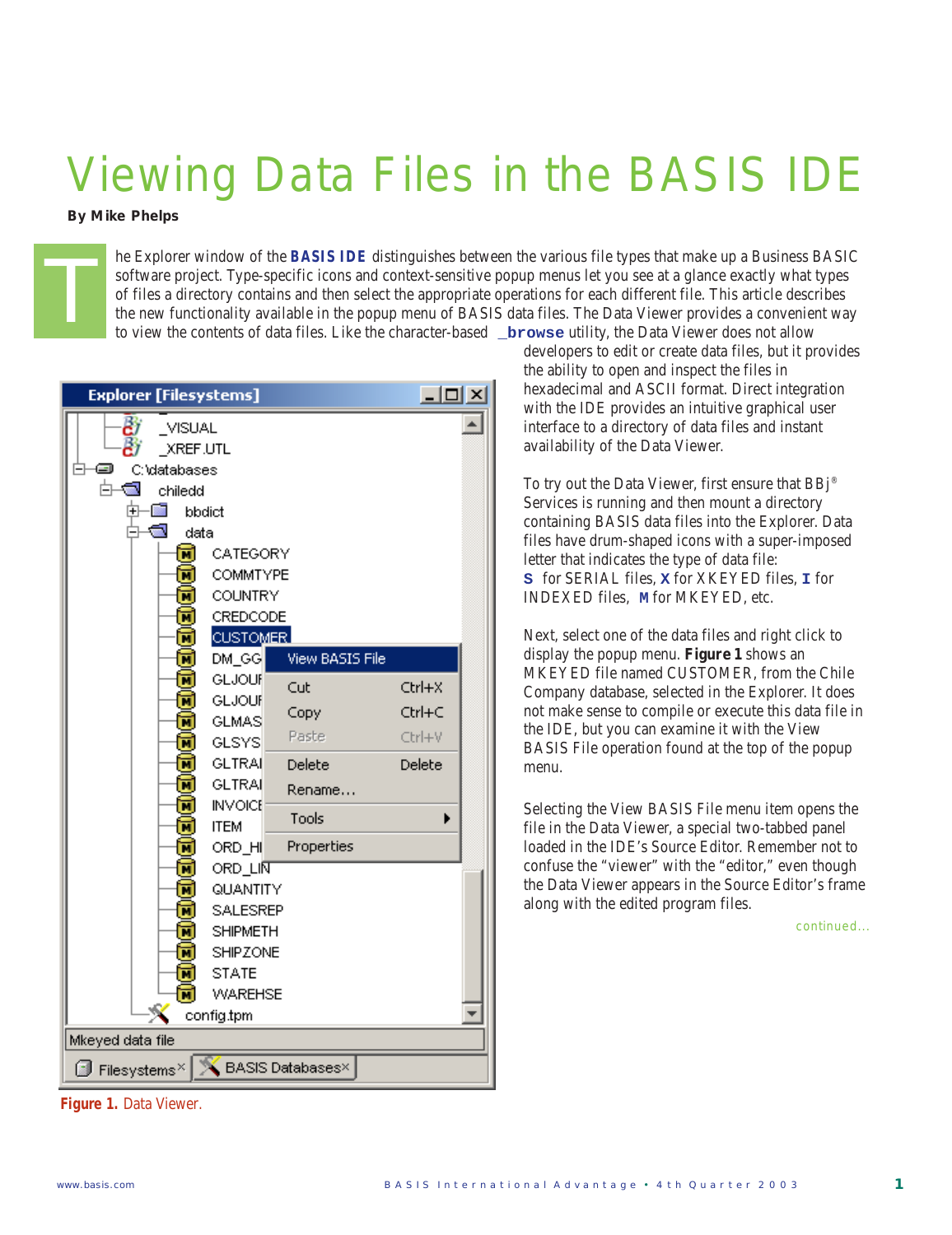| $\Box$ o $\Box$<br>Source Editor [CUSTOMER]                                                 |                                                       |                                                 |                                           |        |  |  |  |
|---------------------------------------------------------------------------------------------|-------------------------------------------------------|-------------------------------------------------|-------------------------------------------|--------|--|--|--|
| File Information Record/Key Data                                                            |                                                       |                                                 |                                           |        |  |  |  |
| File Type:<br>Key Size:<br>Key Definitions:                                                 | MKeyed<br>[multi-keyed]<br>Maximum Records: [not set] | Modified:<br>Number of Records:<br>Record Size: | Mon Feb 03 08:01:51 MST 2003<br>68<br>352 |        |  |  |  |
| Key #                                                                                       |                                                       | Key Definition                                  |                                           | Unique |  |  |  |
| Ю                                                                                           | [1:6]                                                 |                                                 |                                           | ⊽      |  |  |  |
|                                                                                             | [27:30, 1:6]                                          |                                                 |                                           |        |  |  |  |
| 2                                                                                           | [147:20, 1:6]                                         |                                                 |                                           |        |  |  |  |
| з                                                                                           | [167:2, 1:6]                                          |                                                 |                                           |        |  |  |  |
| 4                                                                                           | [169:20, 1:6]                                         |                                                 |                                           |        |  |  |  |
| 5                                                                                           | [189:12, 1:6]                                         |                                                 |                                           |        |  |  |  |
| 6                                                                                           | [201:15]                                              |                                                 |                                           |        |  |  |  |
| 7                                                                                           | [231:3, 1:6]                                          |                                                 |                                           |        |  |  |  |
| 8                                                                                           | [57:30, 1:6]                                          |                                                 |                                           |        |  |  |  |
|                                                                                             |                                                       |                                                 |                                           |        |  |  |  |
| FileViewerPanel×<br>TypeDefinitionListNode×<br>$\widehat{\mathbf{M}}$ CUSTOMER <sup>×</sup> |                                                       |                                                 |                                           |        |  |  |  |

**Figure 2.** Data Viewer File Information Tab.

In **Figure 2**, the Data Viewer shows the opened CUSTOMER file and the File Information tab. The CUSTOMER file contains 68 records of 352 bytes (characters) each. The file includes nine different keys with one unique key. The Source Editor displays the key definitions following the key number.

**Figure 3** shows the Record/Key Data tab, which allows a record-by-record, one-byte-at-a-time interactive examination of the file. A slider at the top of the tab moves through an individual record. The BASIS IDE keeps the hexadecimal and ASCII presentations of the record synchronized as the slider moves back and forth.

The Key Data window in the lower half of the tab shows the hexadecimal and ASCII contents of the nine keys defined in this file as they apply to the current record. Use the buttons at the bottom of the tab to move between records, or to the first or last record of the file.

*continued...*